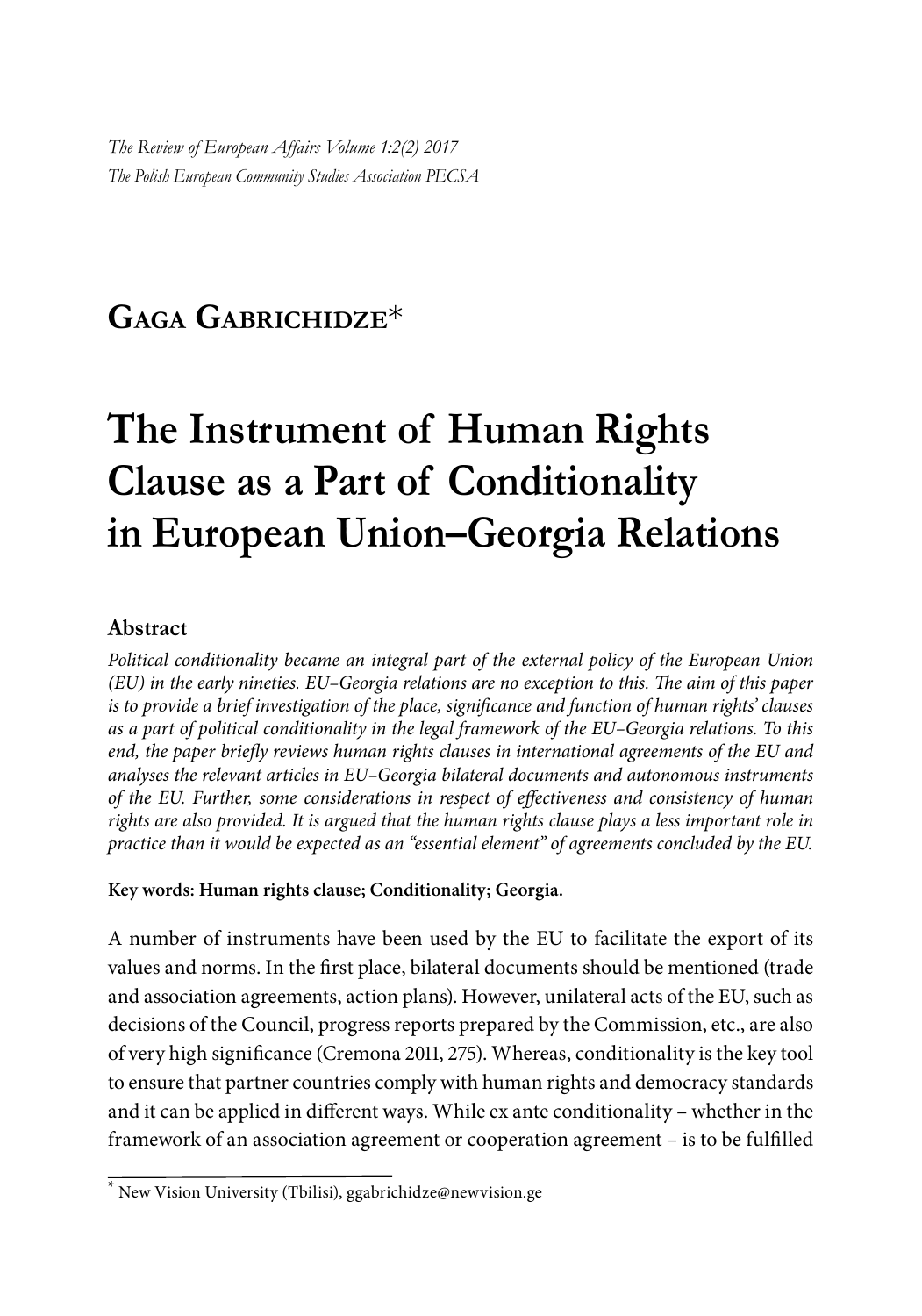in advance, ex post conditionality is a part of a relevant agreement and constitutes a precondition for its application/implementation (Fiero 2003, 131). The latter is more widespread in the external policy of the EU and an example thereof is the practice of including human clauses in agreements concluded by the EU with third countries. Conditionality can also be divided into positive and negative conditionality. Positive conditionality involves promising benefits to a partner country if it fulfils certain conditions. Negative conditionality involves reducing or terminating benefits in case the partner country does not comply with the conditions (Fiero 2003, 100). Often, the policy of the EU towards the partner is a combined version of both forms of conditionality. This is also the case with Georgia.

The paper aims to provide an overview and an analysis of human rights as a part of political conditionality in EU–Georgia relations. The starting point is a brief overview of human rights clauses provided for in international agreements concluded by the EU. This will lead us to an overview and analysis of the place and meaning of human rights as envisaged in EU–Georgia bilateral documents as well as in autonomous instruments of the EU. Finally, the issue of effectiveness and consistency of human rights as a part of political conditionality will be addressed. It is argued that human rights clauses lack strict and concrete mechanisms which would ensure their effectiveness in practice and go beyond the scope of consultations and political dialogue within the bodies established under the existed cooperation framework.

## **1. Human rights in international agreements of the European Union**

The EU has concluded numerous agreements with third countries or regional groups of third countries, such as, for example, ACP-EU Partnership Agreement (The Cotonou Agreement), which is the legal framework for EU's relations with 79 countries from Africa, the Caribbean and the Pacific. Although the main object of regulation of most of them is trade, many agreements exceed the scope of trade regulation and cover broader aspects of cooperation. Just as diverse are the titles of these agreements: trade agreement; political dialogue and cooperation agreement; framework agreement; economic partnership agreement; trade and cooperation agreement; partnership and cooperation agreement; stabilisation and association agreement; Europe agreement; association agreement. Human rights clauses as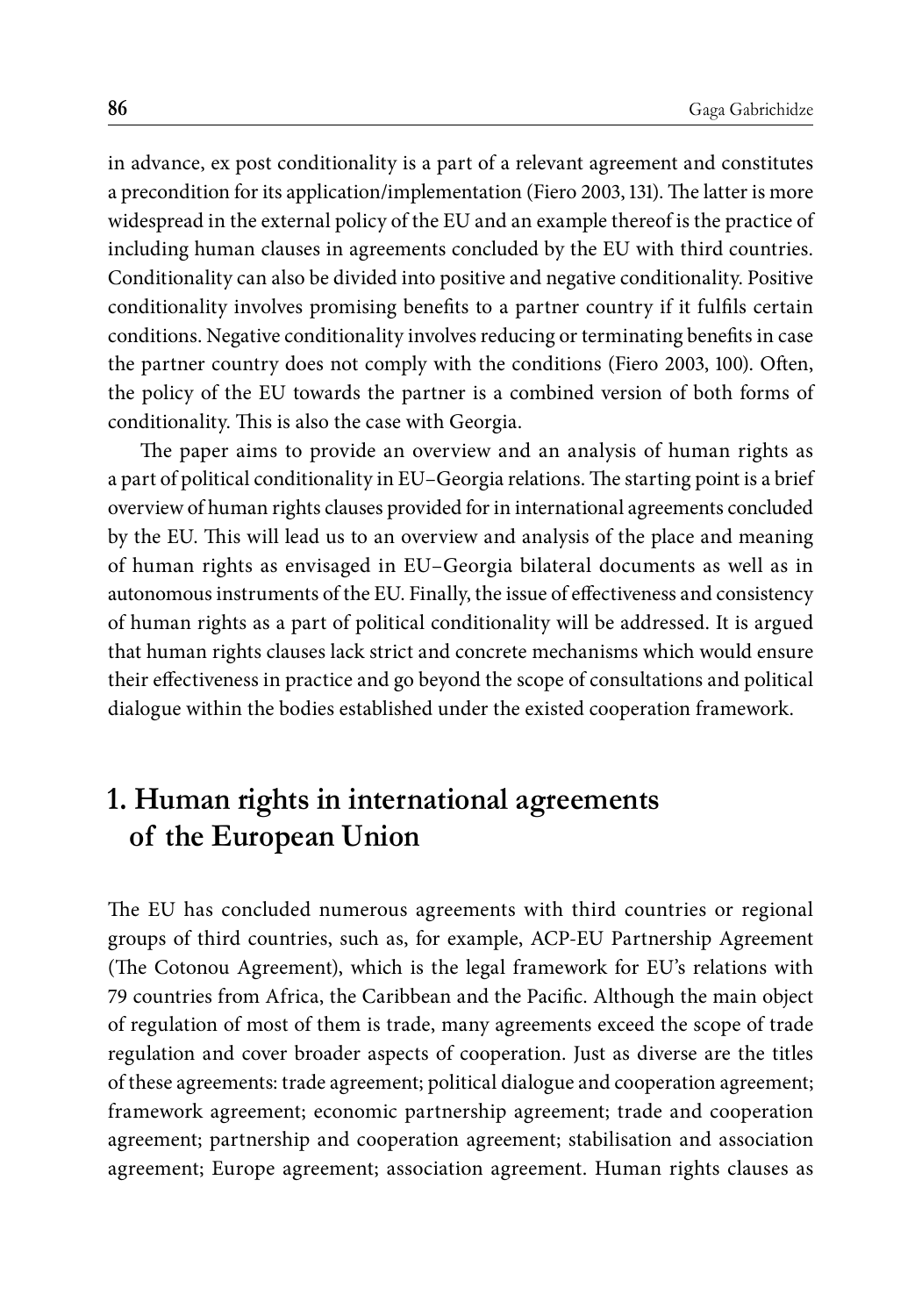a part of political conditionality have been an integral part of all these agreements concluded by the EU since the early nineties.

In 1995, the Council approved a suspension mechanism to be included in Community agreements with non-member states which enabled the European Community, in cases of serious and persistent violations of human rights, to react with immediate effect. Whereas, human right should be defined as an essential element of the agreement. This mechanism provided for taking "appropriate measures" in the event of violation of human rights. That does not necessarily mean that the appropriate measure should be suspension or termination of the agreement. As a rule, the EU uses dialogue with the government of the partner country as a primary tool for solving the problems. Furthermore, suspension of cooperation in certain areas, imposition of a trade embargo, postponement of planning or starting new projects, etc., can also be considered as an appropriate measure (Communication from the Commission 1995).

## **2. Human Rights in European Union–Georgia Bilateral Documents**

#### **2.1. The Partnership and Cooperation Agreement**

The first legal basis for the relationship between the EU and Georgia was the Partnership and Cooperation Agreement (PCA) between the European Communities and their Member States, on the one part, and Georgia, on the other part, which was signed on 22 April 1996 and entered into force on 1 July 1999 for a period of ten years. After the expiry of this period in 2009 the PCA was being automatically renewed year by year<sup>1.</sup>

Already in the preamble of the agreement it is stated that the parties are "convinced of the paramount importance of the rule of law and respect for human

<sup>&</sup>lt;sup>1</sup> Article 97 of the EU-Georgia PCA provided that it should be automatically renewed year by year provided that neither party gives the other party written notice of denunciation of this Agreement six months before it expires.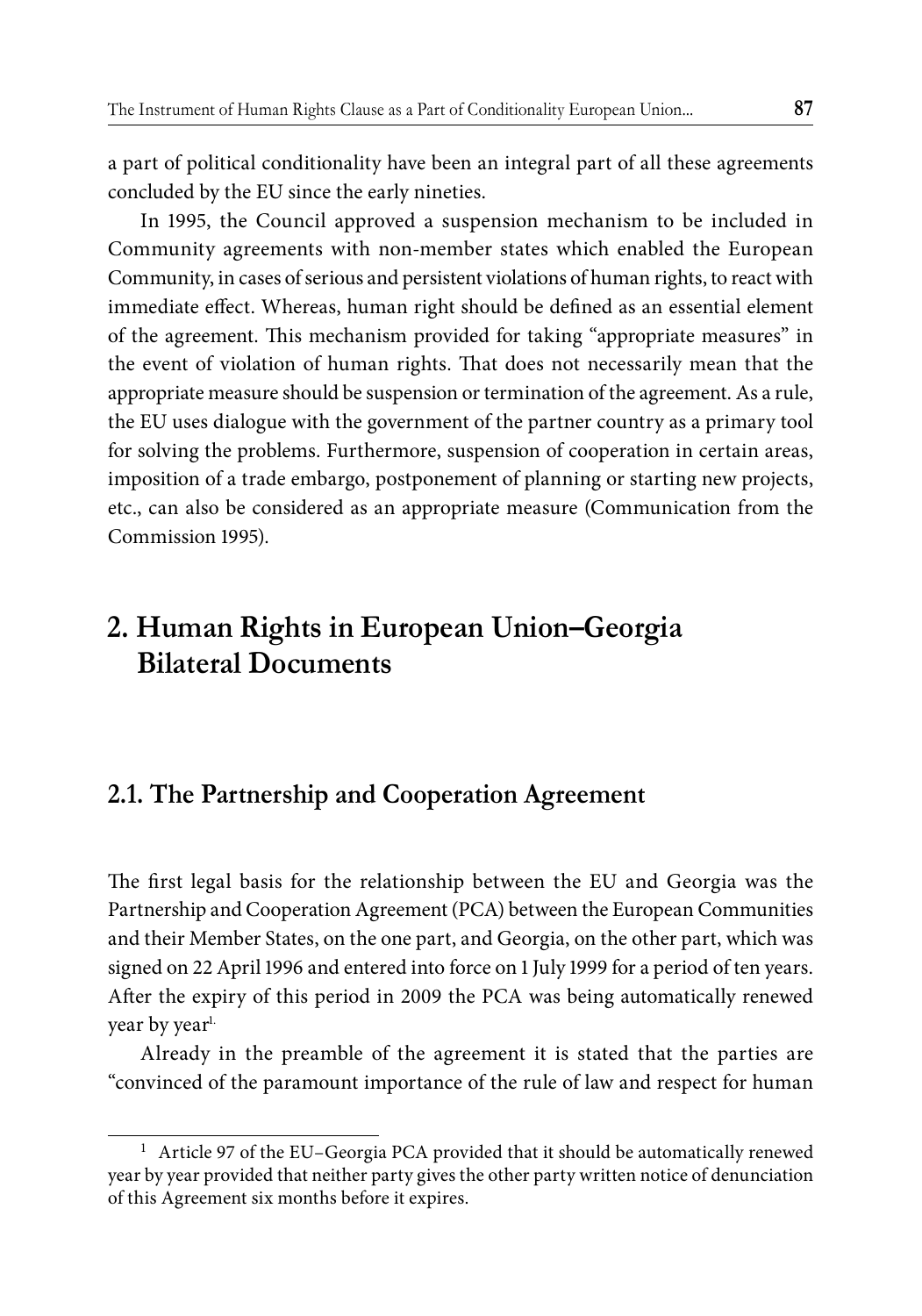rights, particularly those of persons belonging to minorities, the establishment of a multiparty system with free and democratic elections and economic liberalization aimed at setting up a market economy, and recognizing the efforts of Georgia to create political and economic systems based on these principles". Furthermore, Article 2 of the PCA defines the essential elements of the agreement. Whereas, it should be noted that in the Georgian version of the PCA the term the term "basic elements" is being used. It cannot be considered as a correct translation of the term "essential elements" which can be found in the English version of the PCA. Based on the practice of the EU, the term "essential elements" does have a certain meaning and defines those conditions whose violation puts the application or even existence of an agreement into question. In particular, these are the following: Respect for democracy, principles of international law and human rights as defined in particular in the United Nations Charter, the Helsinki Final Act and the Charter of Paris for a New Europe, as well as the principles of market economy, including those enunciated in the documents of the CSCE Bonn Conference.

Special importance is conferred on the provision of Article 2 of the PCA by Article 98 of the PCA. Namely, according to the latter, if either Party would consider that the other Party has failed to fulfil an obligation under the agreement, it can take appropriate measures. Before so doing, it shall supply the Cooperation Council<sup>2</sup> with all relevant information required for a thorough examination of the situation with an aim to seek a solution acceptable to the parties. However, in cases of special urgency, the parties had no obligation to address the Cooperation Council and could react immediately in cases of violation of the agreement, which could be in form of partial or full suspension of the application of the PCA. The joint declaration to Article 98 annexed to the PCA defines the term "cases of special urgency" as cases of material breach of the agreement by one of the parties. Whereas, violation of the essential elements of the agreement set out in Article 2 is considered such a breach. This form of human rights conditionality is the classic version of the so-called "Bulgarian" clause (It was first used in the Europe Agreements with Bulgaria and Romania in 1993), which replaced the "Baltic" clause (first used in the Europe Agreements with Baltic states in 1992) in the practice of the EU. They differ considerably from one another as, on the one hand, according to the "Baltic" clause, only in case of a serious infringement of the essential provisions either party is enabled to immediately suspend the agreement either in whole or in part, while under the "Bulgarian" clause either party is able to suspend the agreement another party fails to

 $^2\,$  The Cooperation Council was established under Article 80 of the PCA.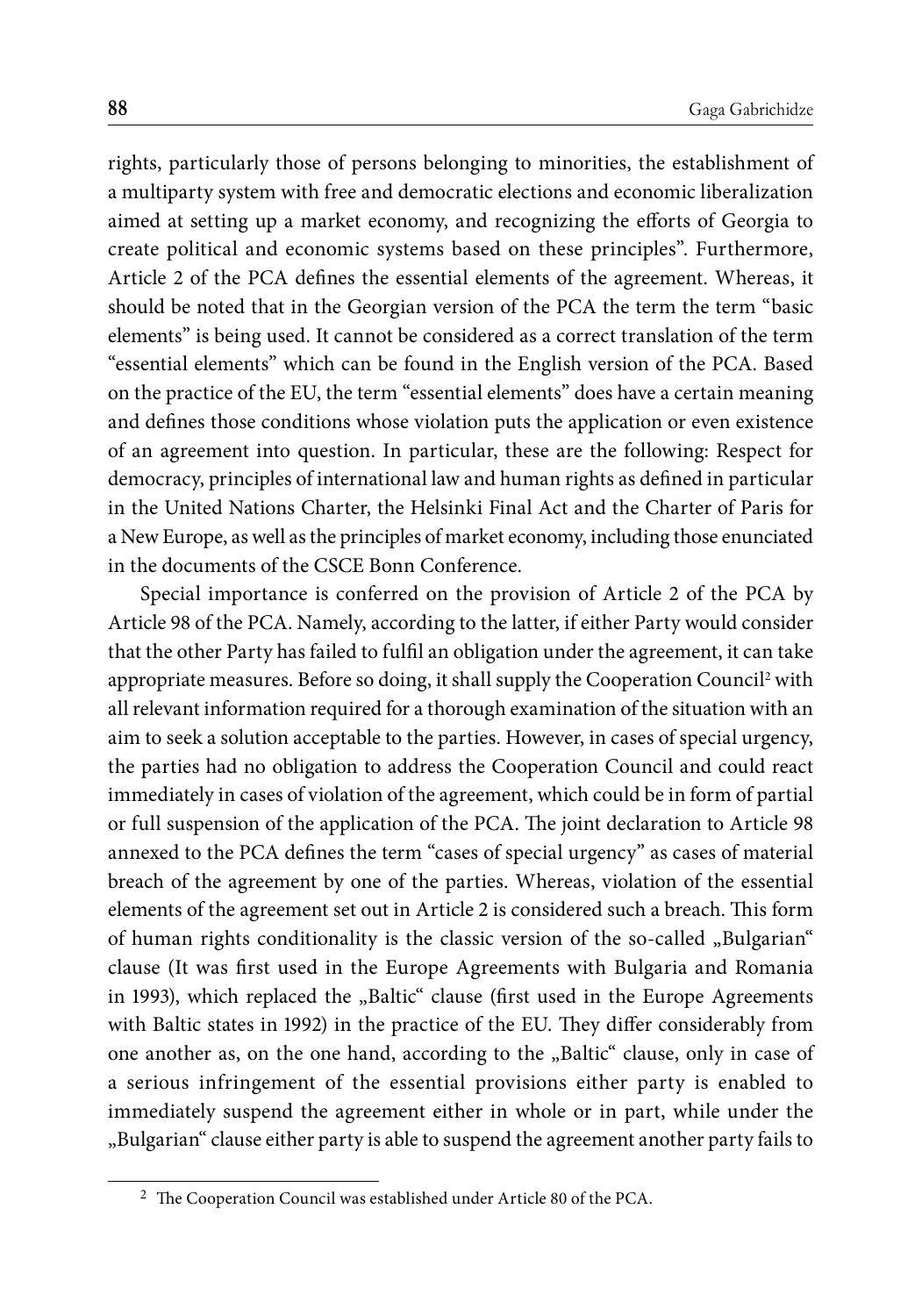fulfil any obligation under the agreement. On the other hand, the "Bulgarian" clause, in contrast to the "Baltic" clause, provides for consultation procedure and envisages immediate suspension only in cases of special urgency (Gabrichidze 2011, 47).

Here should be noted, that the PCA did not limit itself to only laying down human rights conditionality. It also provided for legal grounds for cooperation in the field of human rights. In particular, Title VII of the PCA was devoted to this issue. Article 71 of the PCA envisaged that the parties should cooperate on all questions relevant to the establishment or reinforcement of democratic institutions, including those required in order to strengthen the rule of law, and the protection of human rights and fundamental freedoms according to international law and OSCE principles. This cooperation should take the form of technical assistance programmes.

## **2.2. European Union–Georgia Action Plan under the European Neighbourhood Policy**

On 14 June 2004, Georgia was offered to participate in the initiative of the European Neighbourhood Policy (ENP) (Communication from the Commission 2003). Although the ENP did not substitute the PCA – the main legal basis of Georgia-EU relationships at that time - it expanded the scope of perspectives offered by the EU. Specifically, the ENP provided for the possibility to participate in the internal market and to further deepen the economic integration.

In the ENP Strategy Paper the Commission expressly refers to the central role and importance of values in external policy of the EU. In particular, it is stated that "the Union is founded on the values of respect for human dignity, liberty, democracy, equality, the rule of law and respect for human rights. These values are common to the Member States in a society of pluralism, tolerance, justice, solidarity and nondiscrimination. The Union's aim is to promote peace, its values and the well-being of its peoples. In its relations with the wider world, it aims at upholding and promoting these values" (Communication from the Commission 2004, 10). Furthermore, in the same document the Commission defines political conditionality with respect to those countries which would be covered by the ENP. Specifically, with regard to Southern Caucasus countries it is stated that "the EU should consider the possibility of developing Action Plans with these countries in the future on the basis of their individual merits. With this in view, the Commission will report to the Council on progress made by each country with respect to the strengthening of democracy, the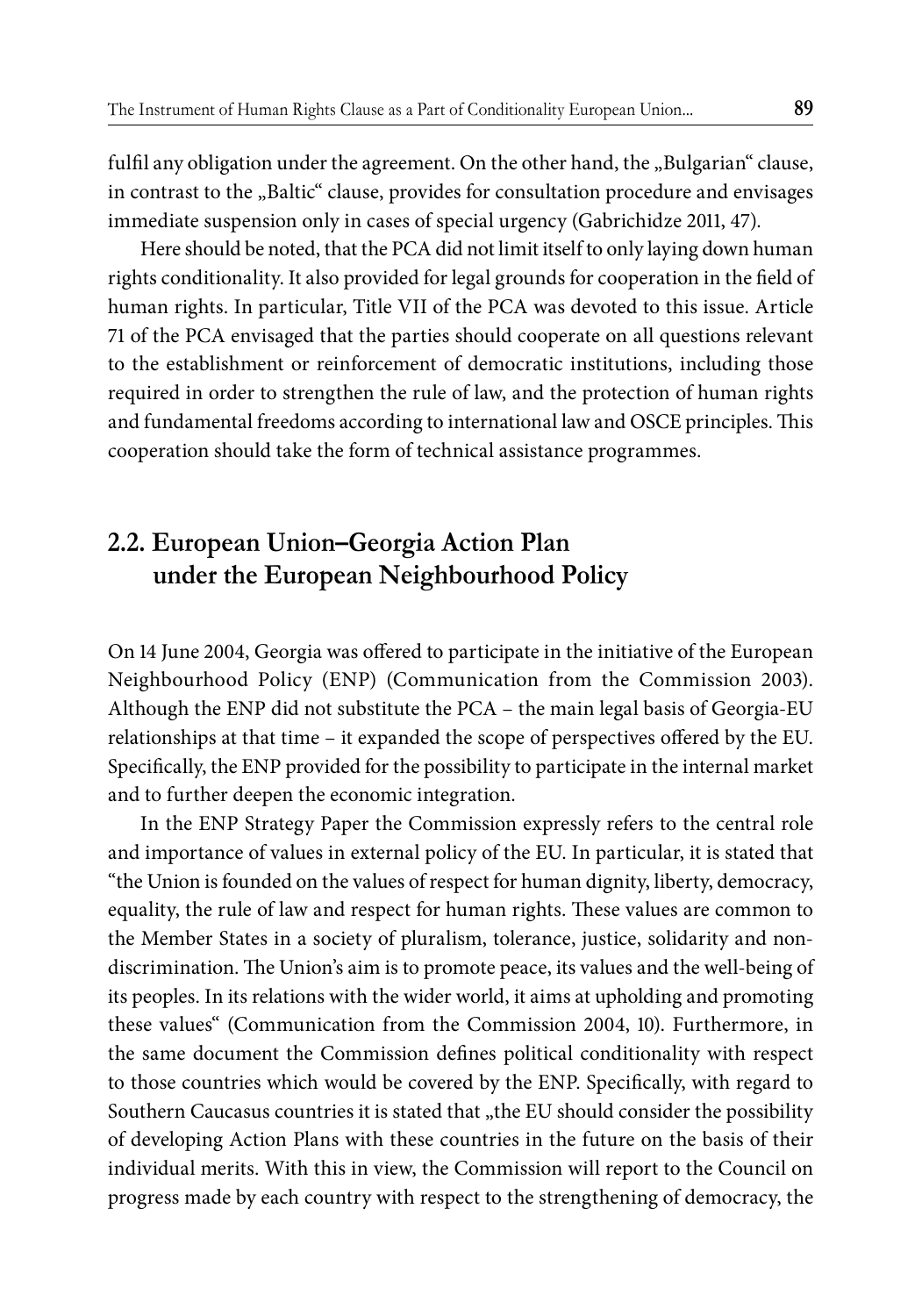rule of law and respect for human rights" (Communication from the Commission 2004, 8).

In addition, the EU–Georgia bilateral Action Plan, which was the basic tool for the implementation of the ENP, laid down priority areas, which should be accorded particular attention within the framework of the cooperation. It is worth mentioning that the list starts with strengthening the rule of law, especially through reform of the judicial system, including the penitentiary system, and through rebuilding state institutions and strengthening democratic institutions and respect for human rights and fundamental freedoms in compliance with international commitments of Georgia (EU–Georgia Action Plan, 3).

In addition to the priorities, the Action Plan provided for general objectives and actions which had to complement the priorities (EU–Georgia Action Plan, 4). One of these objectives is political dialogue and reform (EU–Georgia Action Plan, 4.1) including the component "Democracy and the rule of law, human rights and fundamental freedoms" (EU–Georgia Action Plan, 4.1.1).

#### **2.3. Association Agreement**

Along with other Eastern neighbours of the EU Georgia is also included the EU Eastern Partnership initiative. Eastern Partnership, initiated by Polish and Swedish Governments, was decided to be adopted by the European Council on March 2009. Formally it was founded on 7 May 2009 (Joint Declaration of the Eastern Partnership Summit 2009).

Together with the other objectives intended to deepen cooperation, the Eastern Partnership provides for the possibility of concluding a new enhanced agreement with partner states which also includes the creation of a deep and comprehensive free trade area. Negotiations with Georgia in this respect began on 15 July 2010. The text of the EU–Georgia Association Agreement was initialled by the parties on 29 November 2013, at the third Eastern Partnership Summit and signed on 27 June 2014. On the basis of Article 431 of the Association Agreement, the provisional application of substantial parts of the Association Agreement started on 1 September 2014. It fully entered into force on 1 July 2016, the first day of the second month following the date of the deposit of the last instrument of ratification or approval (Article 431.2 of the EU-Georgia Association Agreement). Thus, the EU-Georgia Association Agreement is the current legal framework of relations between Georgia and the European Union.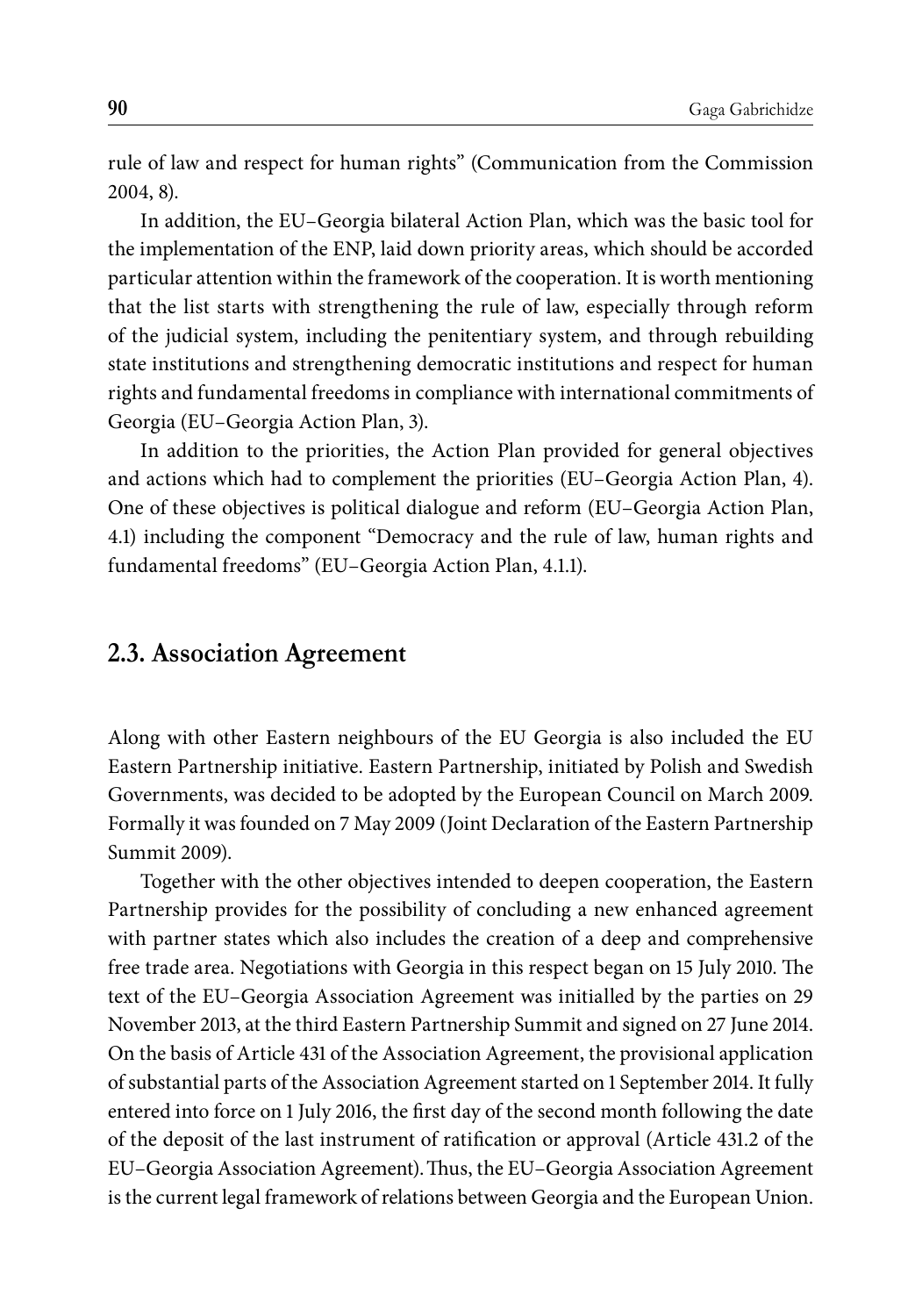As for the place and importance of human rights under the EU–Georgia Association Agreement, first of all, in the preamble there are several references to human rights. In particular, it is stated that the EU is built on the following common values: democracy, respect for human rights and fundamental freedoms, and the rule of law. Whereas, it is also underlined that these values also lie at the heart of political association and economic integration as envisaged in the Association Agreement (Paragraph 3 of the Preamble of the EU–Georgia Association Agreement). Further, the parties declare that they are committed to further strengthen the respect for fundamental freedoms, human rights, including the rights of persons belonging to minorities, democratic principles, the rule of law, and good governance (Paragraph 7 of the Preamble of the EU–Georgia Association Agreement). Besides, the parties, one more time, confirm that they are committed to all the principles and provisions of the Charter of the United Nations, the Organisation for Security and Cooperation in Europe, in particular of the Helsinki Final Act of 1975 of the Conference on Security and Cooperation in Europe, the concluding documents of the Madrid, Istanbul and Vienna Conferences of 1991 and 1992 respectively, and the Charter of Paris for a New Europe of 1990, as well as the United Nations Universal Declaration of Human Rights of 1948 and the European Convention for the Protection of Human Rights and Fundamental Freedoms of 1950 (Paragraph 10 of the Preamble of the EU–Georgia Association Agreement).

In the first provisions of the Association Agreement it is stated that one of the aims of the association relationship established between the EU and Georgia is enhancing cooperation in the area of freedom, security and justice "with the aim of reinforcing the rule of law and the respect for human rights and fundamental freedoms" (Article 1.2 f) of the EU–Georgia Association Agreement).

In addition, also here, just as in the PCA, respect for the democratic principles, human rights and fundamental freedoms are considered in the rank of essential elements of the agreement. Concerning their meaning there is a reference to the United Nations Universal Declaration of Human Rights of 1948, the European Convention for the Protection of Human Rights and Fundamental Freedoms of 1950, the Helsinki Final Act of 1975 of the Conference on Security and Cooperation in Europe and the Charter of Paris for a New Europe of 1990 (Article 2.1 of the EU– Georgia Association Agreement).

As in the case of the PCA, the status of an essential element lends special significance to the democratic principle and protection of human rights compared to other obligations under the Association Agreement. In case of a dispute, a party may take appropriate measures if the matter is not resolved within three months of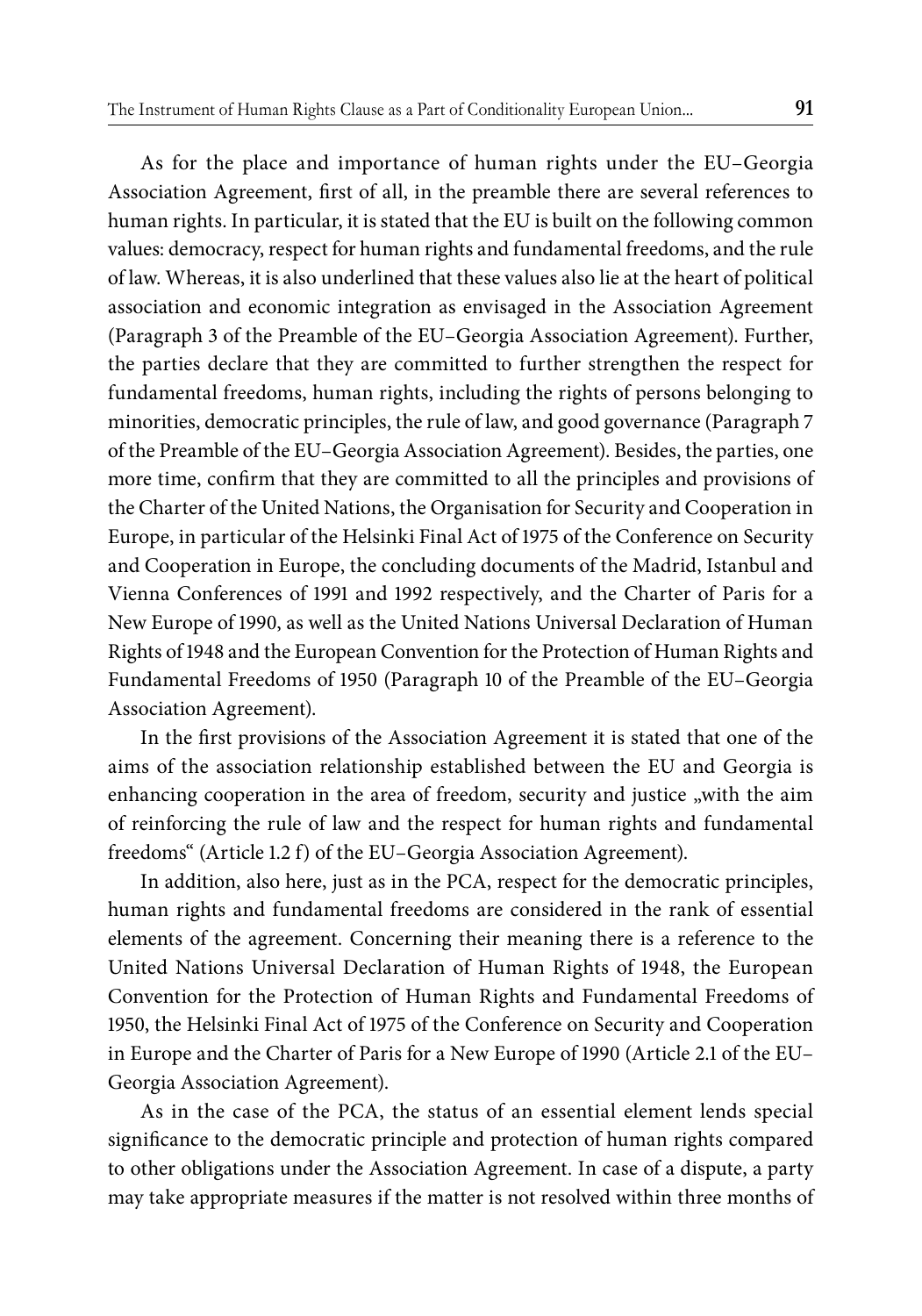the date of notification of a formal request for dispute settlement (Article 421 of the EU–Georgia Association Agreement) and if the complaining Party continues to consider that the other Party has failed to fulfil an obligation under this Agreement. The fact of violation by one of the parties of democratic principle or human rights is one of the exceptions when the other party is not under obligation to follow the procedure of a three month consultation period before reacting and taking appropriate measures (Article 422 of the EU–Georgia Association Agreement.).

In the Title II of the Association Agreement, which is devoted to political dialogue, reform and cooperation in the field of foreign and security policy, strengthening respect for human rights and fundamental freedoms is declared as one of the aims of political dialogue (Article 3.2 h) of the EU–Georgia Association Agreement). Furthermore, in the context of domestic reform it is mentioned that the parties will, among others, cooperate on developing, consolidating and increasing the stability and effectiveness of democratic institutions and the rule of law and on ensuring respect for human rights and fundamental freedoms (Article 4 of the EU–Georgia Association Agreement).

And finally, in Title III of the Association Agreement dealing with the issues of freedom, security and justice, the issue of the rule of law and respect for human rights and fundamental freedoms is separately addressed. Specifically, it is noted that in their cooperation in the area of freedom, security and justice the parties shall attach particular importance to further promote the rule of law, including the independence of the judiciary, access to justice, and the right to a fair trial (Article 13.1 of the EU–Georgia Association Agreement). Moreover, it is underlined that respect for human rights and fundamental freedoms will guide all cooperation on freedom, security and justice (Article 13.3 of the EU–Georgia Association Agreement).

Logically, provisions of the Association Agenda which was formally adopted by the EU and Georgia on 26 June 2014 and establishes priorities for the period 2014-2016 with a view to prepare for the implementation of the Association Agreement are more concrete. One of the priorities of the Association Agenda is, in accordance with the Association Agreement, political dialogue and reform, whereby one of the aims of the cooperation is to strengthen the respect for democratic principles, the rule of law and good governance, human rights and fundamental freedoms, including the rights of persons belonging to minorities as enshrined in the core UN and Council of Europe Conventions and related protocols (Paragraph 2.1 iii) of the EU–Georgia Association Agenda). In the context of cooperation, on the one hand, a reference is made to the EU Special Adviser on Constitutional and Legal reform and Human Rights Thomas Hammarberg's report from September 2013 "Georgia in Transition" (Hammarberg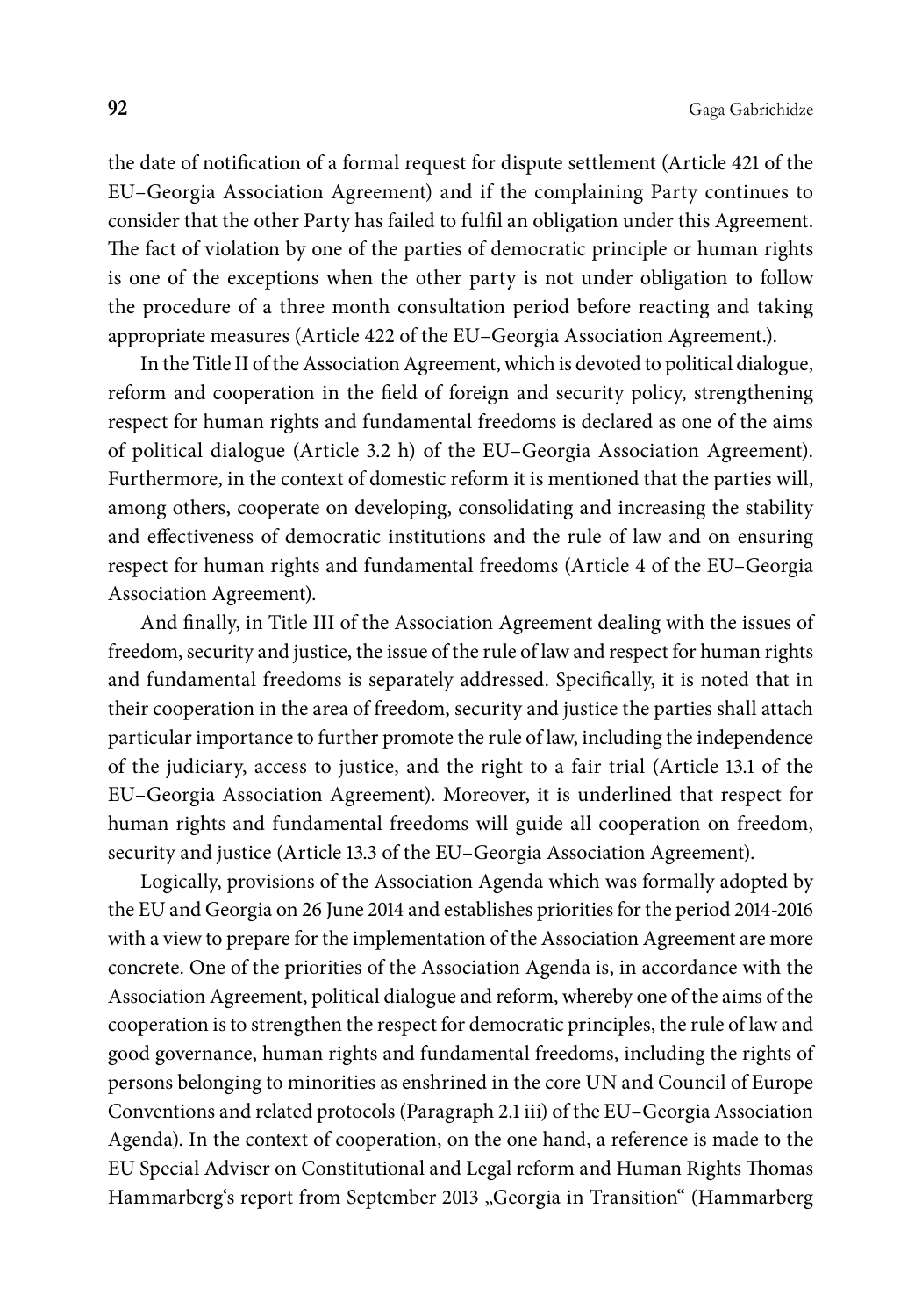2013) and, on the other hand, a list of issues is provided for, which should be covered by cooperation (Paragraph 2.1 iii) of the EU–Georgia Association Agenda).<sup>3</sup>

## **3. Human Rights in Autonomous Instruments of the European Union**

In the preamble of Regulation No 2053/03 concerning the provision of technical assistance to economic reform and recovery in the independent States of the former Soviet Union and Mongolia which was adopted on 19 July 1993, the Council made a reference to the fact that technical assistance will be fully effective only in the context of progress towards free and open democratic systems that respect human rights. Regulation no 1279/96 of 25 June 1996, which replaced Regulation No 2053/03, is more explicit. In particular, according to Article 3.11 of Regulation no 1279/96, when an

<sup>&</sup>lt;sup>3</sup> Specifically, the list includes the following issues: Adoption of a comprehensive National Human Rights Strategy and Action Plan; actively pursue in this strategy and action plan the specific recommendations of UN bodies, OSCE/ODIHR, the Council of Europe/European Commission against Racism and Intolerance and international human rights organisations notably in implementing anti-discrimination policies, protecting minorities and private life and ensuring the freedom of religion; Adoption of a comprehensive anti-discrimination law, as recommended by UN and Council of Europe monitoring bodies, to ensure effective protection against discrimination; Taking steps towards signature, ratification and transposition into national legislation of relevant UN and Council of Europe instruments in the fight against discrimination, including taking into account the UN Convention on Statelessness and the standing recommendations of the Council of Europe on the European Charter for Regional or Minority Languages; Responding appropriately to the conclusions and recommendations of relevant Council of Europe bodies on compliance by Georgia with the Framework Convention for the protection of national minorities; Ensuring effective implementation of the UN Convention on the Rights of Persons with Disabilities; Ensuring effective execution of judgments of the European Court of Human Rights; Maintaining effective pre- and non-judicial mechanisms for both dispute settlement and the protection of human rights; promoting and raising awareness on human rights and anti-discrimination in the judiciary, law enforcement, administration; Continuing to strengthen media pluralism, transparency and independence in line with Council of Europe recommendations; Taking the recommendations of the Public Defender's Office into account in policy-making and provide adequate resources and strengthen the PDO office; Supporting the effective functioning of the institutional mechanism foreseen in the anti- discrimination law; Build monitoring capacities of the Parliamentary Committees on Human Rights and Legal issues linked to the implementation of the Human Rights Strategy and Action Plan; Supporting Civil Society Organisations and notably the representative social partners (trade-unions and employers' organisations) as service providers and watchdogs in areas prioritised by the EU–Georgia Association Agreement, including labour rights, privacy, rights of minorities and other vulnerable groups and media freedom.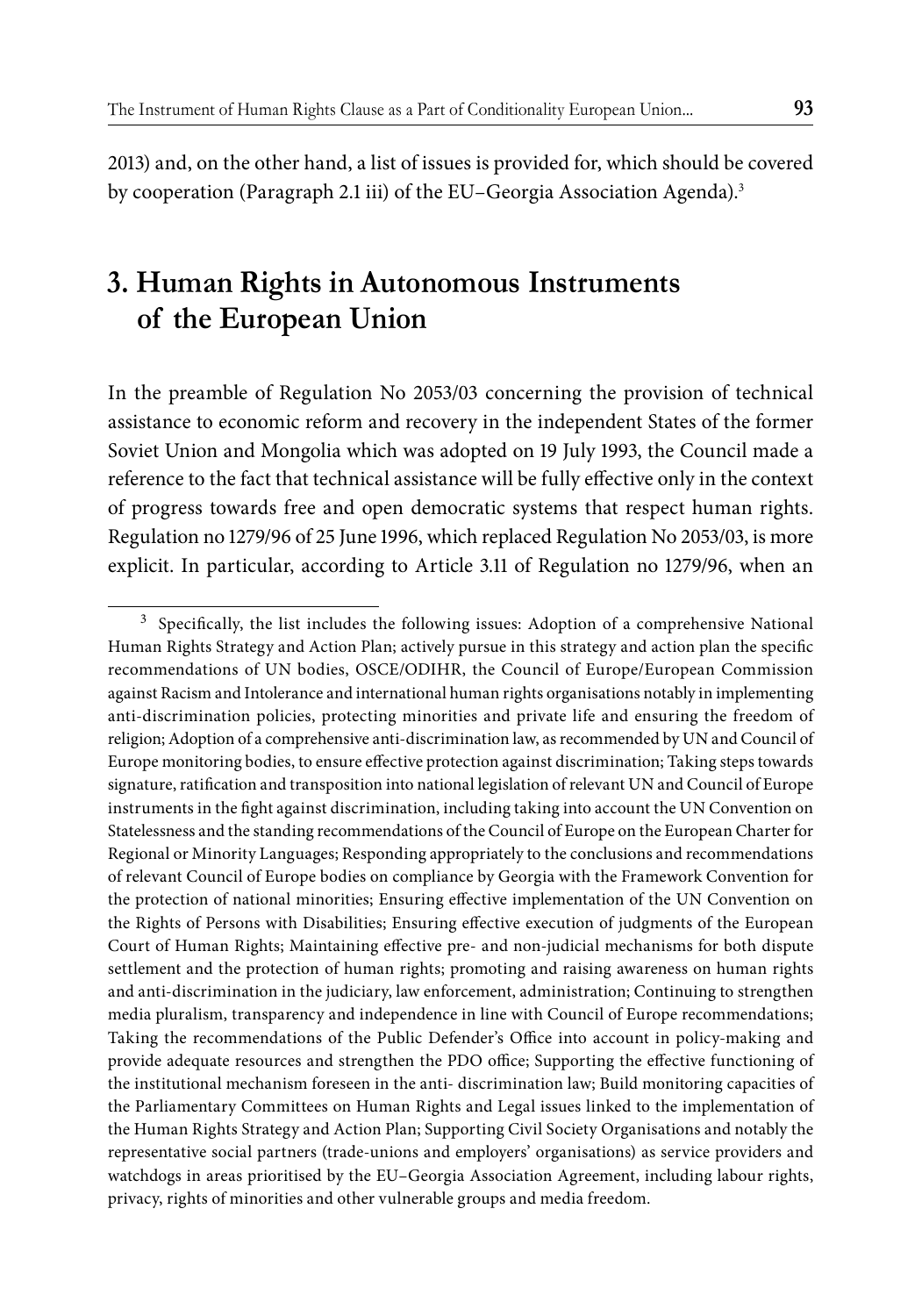essential element for the continuation of cooperation through assistance is missing, in particular in cases of violation of democratic principles and human rights, the Council may decide upon appropriate measures concerning assistance to a partner state.

The next succeeding regulation combined approaches of the both predecessor regulations. Namely, in the preamble of Regulation no 99/2000 of 29 December 1999 it is stated that assistance from the EU will be fully effective only in the context of progress towards free and open democratic societies that respect human rights, minority rights and the rights of the indigenous people. Besides, Article 16 of Regulation no 99/2000 envisages that in cases of violation of democratic principles and human rights, the Council may decide upon appropriate measures concerning assistance to a partner country.

In 2006 a new financial mechanism - the European Neighbourhood and Partnership Instrument (ENPI) – was established with the purpose to support the European Neighbourhood Policy (Regulation no 1638/2006). It replaced and enhanced the financial assistance programmes TACIS (for Eastern European countries) and MEDA (for Mediterranean countries). Programmes and projects financed within the framework of ENPI should be consistent with European Union policies and respect commitments under multilateral agreements and international conventions to which the EU and its partners are parties, including commitments on human rights, democracy and good governance (Article 5 of Regulation no 1638/2006). Accordingly, cases of threats to democracy, the rule of law, human rights and fundamental freedoms would provide a basis to conduct an ad hoc review of strategy papers (Article 7 of Regulation no 1638/2006). Moreover, together with the values of liberty, democracy and the rule of law, respect for human rights and fundamental freedoms are the principles that may trigger "appropriate steps" in respect of any assistance granted to the partner country within the framework of the ENPI when they are failed to be observed (Article 28 of Regulation no 1638/2006 in conj. with Article 1.3 of the same regulation).

In 2014 the ENPI was replaced by the European Neighbourhood Instrument (ENI) (Regulation No 232/2014) which also declared promoting human rights and fundamental freedoms as one of its objectives and priorities (Article 2.2 a) of Regulation No 232/2014; Paragraph 1 of Annex II of Regulation No 232/2014). The progress of partner countries shall be regularly assessed and support may be reconsidered by the EU in the event of serious or persistent regression (Article 4.2 of Regulation No 232/2014). In general, analogous to the ENPI, according to the rules of the ENI, in the event of threats to democracy, the rule of law or human rights and fundamental freedoms an ad hoc review of the programming documents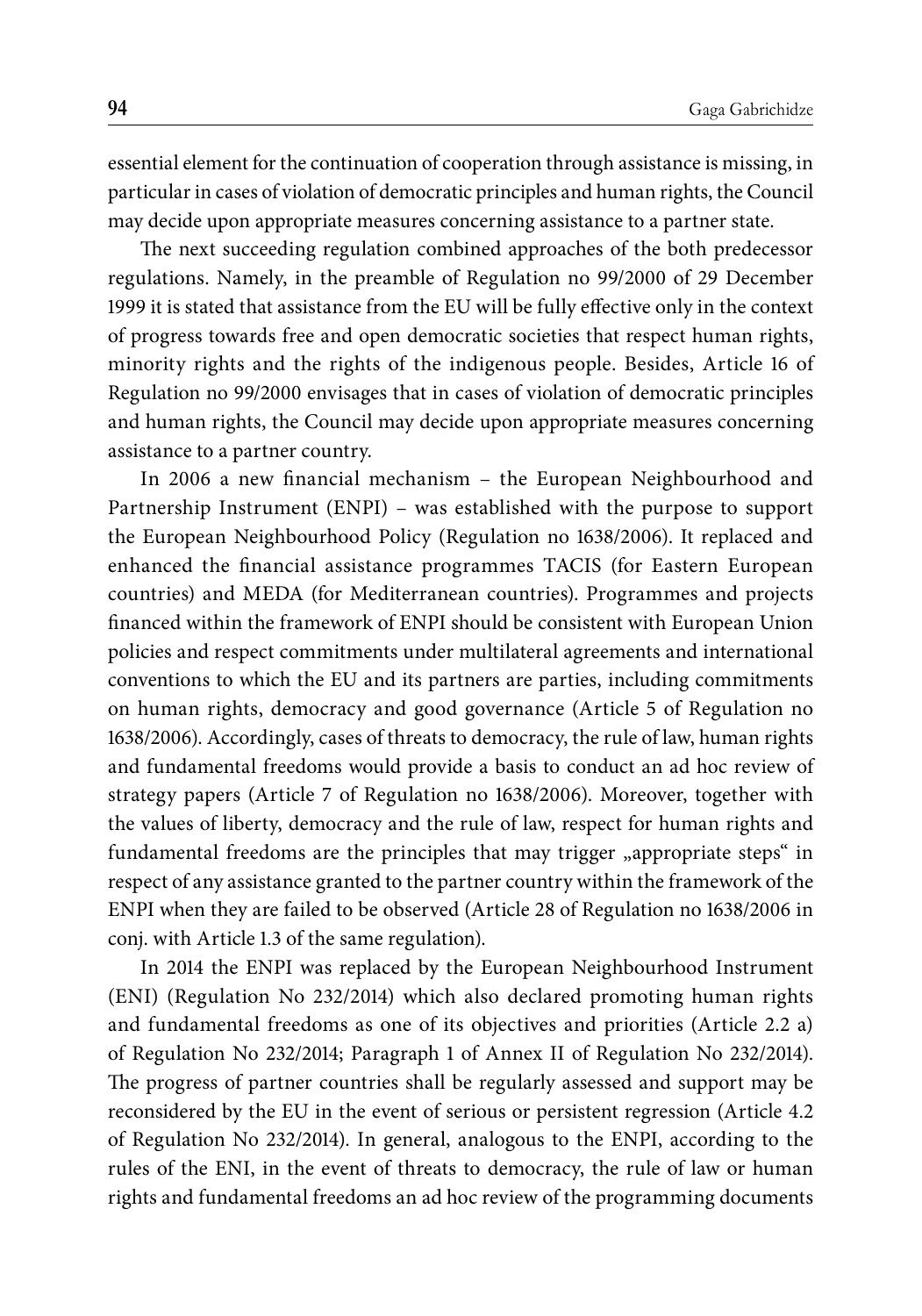may be conducted (Article 7.10 of Regulation No 232/2014). However, in the ENI the provision on "appropriate steps" in respect of any assistance granted to the partner country is missing. Exactly this fact is referred to in the Statement of the European Parliament annexed to the Regulation establishing the ENI. In particular, the European Parliament underlines that the regulation does not contain any explicit reference to the possibility of suspending assistance in cases where a beneficiary country fails to observe the basic principles such as the principles of democracy, the rule of law and the respect for human rights. The European Parliament considers any suspension of assistance under the ENI to modify the overall financial scheme agreed under the ordinary legislative procedure. As a co-legislator and co-branch of the budgetary authority, the European Parliament is therefore entitled to fully exercise its prerogatives in that regard, if such a decision is to be taken. With this statement the European Parliament underlines its readiness to support possible decisions on suspending financial assistance (European Parliament 2014).

## **4. Effectiveness and Consistency of Human Rights as a Part of Policy of Political Conditionality**

The main problem of human rights clause can be either non-existence of an effective mechanism of its implementation or non-use of the existing one. As for the human rights clauses used in EU–Georgia relations, no questions remain open concerning the content of these clauses. In particular, it is clear what is the meaning of human rights as there are given references to concrete international contractual frameworks and mechanisms existing in the field of human rights protection. Furthermore, the fact, that protection of human rights is one of the essential elements of agreements, leaves no room for interpretation. The core question remaining open concerns effectiveness and consistency of application of human rights clauses. These clauses are, by their nature, part of ex post conditionality. Respect for human rights by partner countries is not a condition to be fulfilled in advance but a condition for application/implementation of the relevant agreement. Accordingly, in the event of failure to comply with this obligation the partner country has to expect negative consequences.

Obviously, it is difficult to evaluate the impact of the EU on human rights protection in Georgia on the basis of objective criteria. However, it should be possible to identify the attitude of the EU towards the level of compliance with conditions regarding human rights protection as provided for in agreements concluded with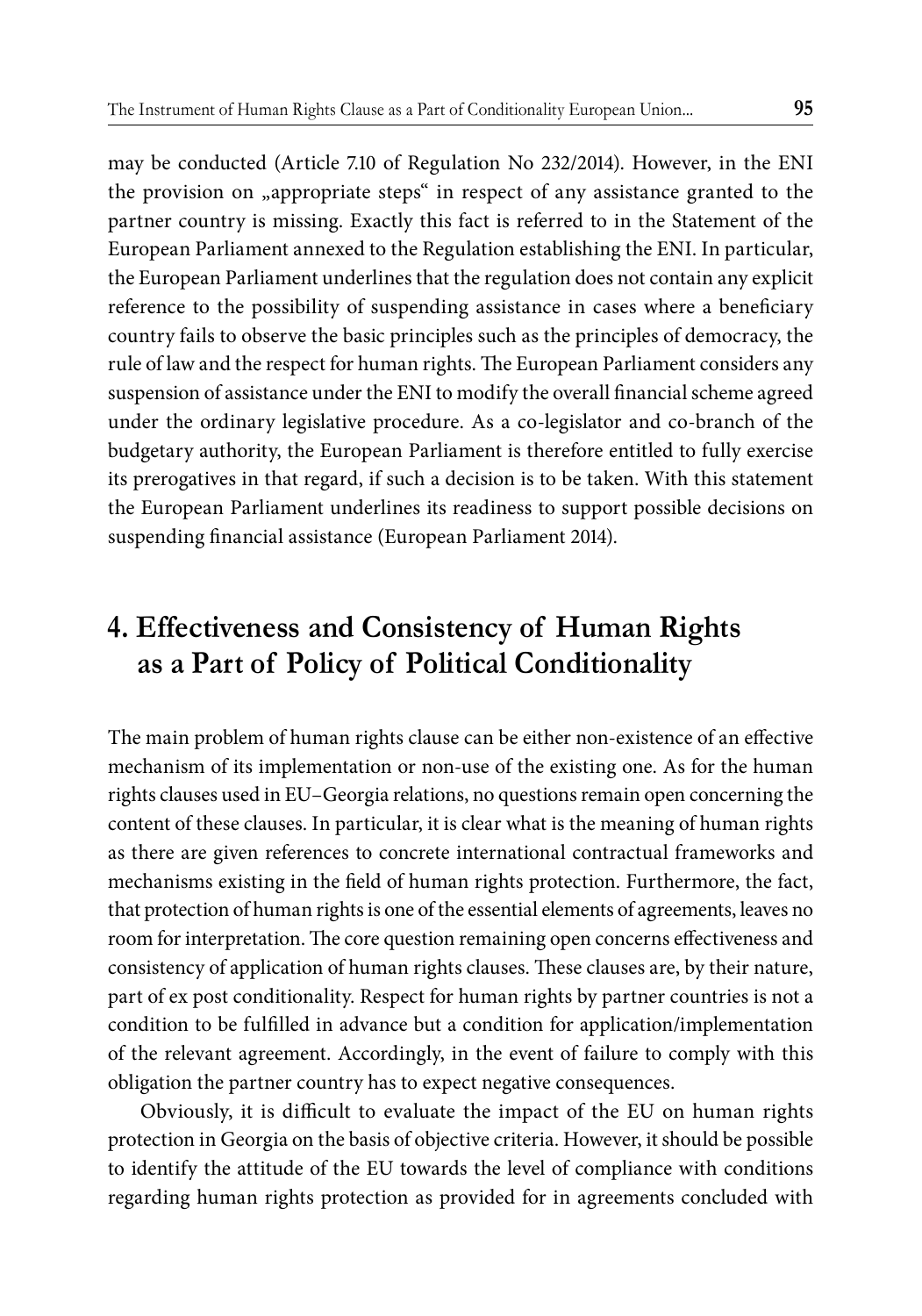Georgia. With this in mind, a look at the relation of a progress or a backward step in respect of human rights with the instruments offered by the EU to Georgia with the aim of deepening bilateral relations can be taken.

For the purpose of getting a general picture of the situation regarding human rights protection in Georgia, annual reports of the international non-profit organisation "Freedom House" can be used. Whereas, the ratings of "Freedom House" are based on scores assigned to 25 indicators. Each country is assigned two numerical ratings – from 1 to 7 – for political rights and civil liberties, with 1 representing the most free and 7 the least free. The average of ratings determines whether it is Free, Partly Free or Not Free.

Since the 1992 reporting year Georgia is being rated as a "Partly Free" country<sup>4</sup>. Specifically, starting from 1996, the ratings of Georgia concerning state of political rights and civil liberties are as follows:

| Table 1: State of political rights and civil moet ties in Georgia |                         |                 |             |
|-------------------------------------------------------------------|-------------------------|-----------------|-------------|
| Report                                                            | Political rights        | Civil liberties | Result      |
| 1996/1997                                                         | $\overline{4}$          | $\overline{4}$  | Partly Free |
| 1997/1998                                                         | $\overline{3}$          | $\overline{4}$  | Partly Free |
| 1998/1999                                                         | $\overline{3}$          | $\overline{4}$  | Partly Free |
| 1999/2000                                                         | $\overline{3}$          | $\overline{4}$  | Partly Free |
| 2000/2001                                                         | $\overline{4}$          | $\overline{4}$  | Partly Free |
| 2001/2002                                                         | $\overline{4}$          | $\overline{4}$  | Partly Free |
| 2003                                                              | $\overline{4}$          | $\overline{4}$  | Partly Free |
| 2004                                                              | $\overline{4}$          | $\overline{4}$  | Partly Free |
| 2005                                                              | 3                       | $\overline{4}$  | Partly Free |
| 2006                                                              | 3                       | 3               | Partly Free |
| 2007                                                              | 3                       | $\overline{3}$  | Partly Free |
| 2008                                                              | $\overline{4}$          | $\overline{4}$  | Partly Free |
| 2009                                                              | $\overline{4}$          | $\overline{4}$  | Partly Free |
| 2010                                                              | $\overline{4}$          | $\overline{4}$  | Partly Free |
| 2011                                                              | $\overline{4}$          | 3               | Partly Free |
| 2012                                                              | $\overline{4}$          | 3               | Partly Free |
| 2013                                                              | $\overline{3}$          | 3               | Partly Free |
| 2014                                                              | 3                       | 3               | Partly Free |
| 2015                                                              | $\overline{\mathbf{3}}$ | $\mathfrak{Z}$  | Partly Free |

**Table 1: State of political rights and civil liberties in Georgia** 

Source: https://freedomhouse.org/report-types/freedom-world#.VcB\_psDtmko (accessed on 15 August 2017).

<sup>4</sup> In 1991–1992 report covered the 1991 reporting year, Georgia was rated as Not Free.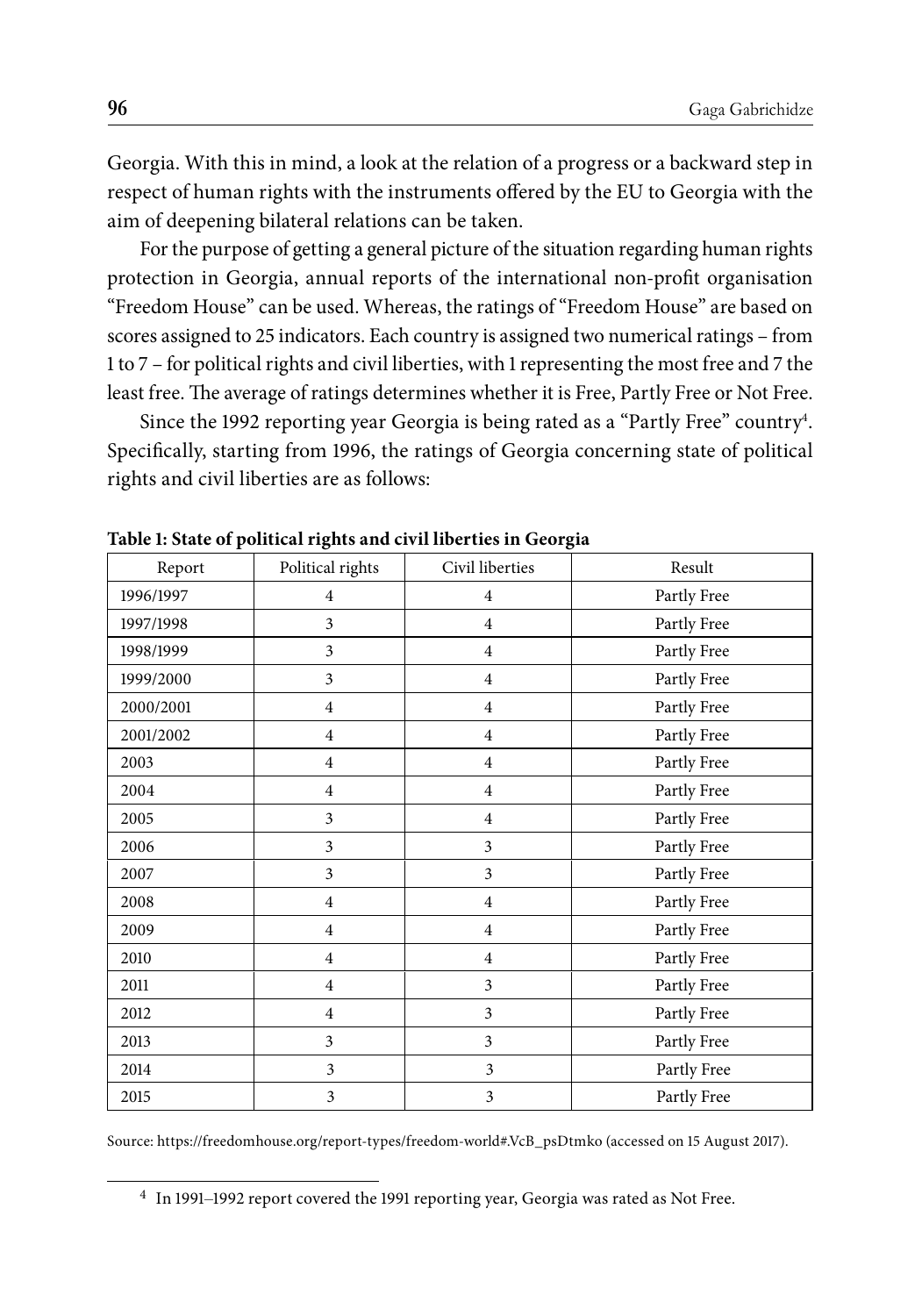If political conditionality would be effectively and consistently used from the side of the EU in relations with such countries as Georgia, in parallel with deepening and developing bilateral relations there should a progress in these countries regarding human rights protection. In the table, the year 1996 is taken as the starting year as in 1996 the EU–Georgia PCA was signed. Other important dates in this context are: the year 1999, when the PCA came into force; the year 2004, when the ENP started; the year 2009, when the Eastern Partnership Initiative started; the year 2010 – beginning of negotiations on conclusion of an association agreement between Georgia and the EU; the years 2013–2015 – initialling, signing and entering into force of the EU– Georgia Association Agreement.

As the table shows, Georgia's rating remained more or less stable during the period under consideration at a level of the average or below the average. Only in 2005-2006 (provided in the 2006 and 2007 annual reports) and 2012–2014 (provided in the 2013, 2014 and 2015 annual reports, respectively) state of both, political rights as well as civil liberties, was rated at the level of the average. If we compare the dynamics of deepening the EU–Georgia relations with the situation in Georgia regarding protection for human rights, we can see that the latter lags behind. This indicates that human rights clause plays a less important role in practice than it would be expected by an "essential element" of the agreements concluded by the EU.

Of course, the "Freedom House" reports cannot be considered a determining factor of the EU external policy. However, annual progress reports concerning the implementation of the ENP in Georgia prepared by the Commission also refer to problems with human rights<sup>5</sup>. Nevertheless, the EU uses political dialogue as the primary mechanism to address these difficulties.

Therefore, in general, effectiveness and consistency of human rights conditionality can be called into question. There are several reasons for this. First, it was not conducive to fulfilment of this condition that the EU was offering to deepen relations with the Eastern Partnership countries without a differentiated approach. For example, it was offering conclusion of association agreements to countries with different state of human rights protection. As of now it seems that the EU, with the revised ENP, takes a more differentiated approach (Joint Communication 2015). However, it is not to be ignored that sometimes economic and political interests and not human rights are in the foreground while developing relations with a partner

<sup>5</sup> ENP Country Progress Reports for Georgia can be found on the following website (accessed on 13 August 2017): http://eeas.europa.eu/delegations/georgia/eu\_georgia/political\_relations/ political\_framework/enp\_georgia\_news/index\_en.htm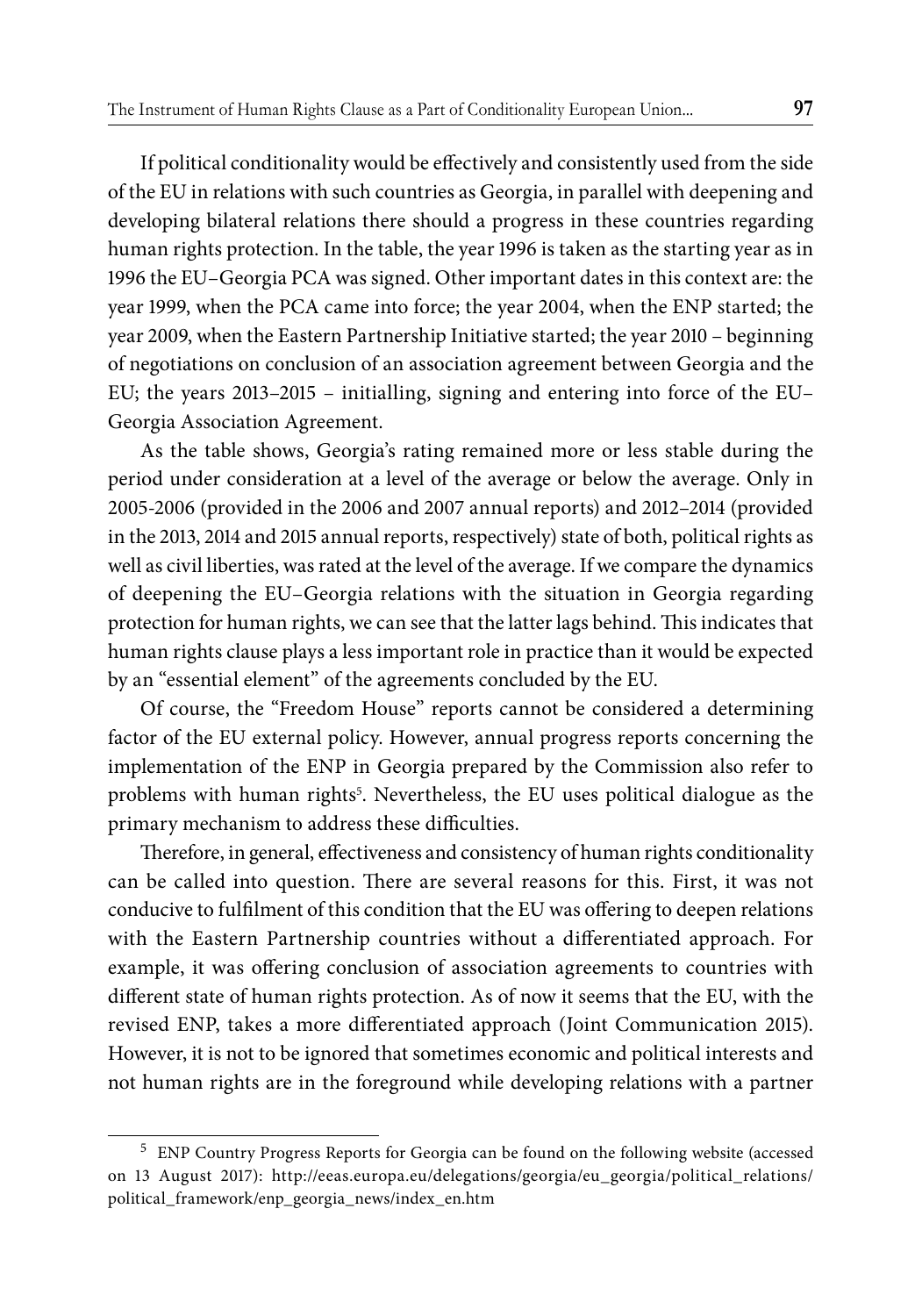country (Ghazaryan 2014, 172). It is obvious that this affects the effectiveness of the instrument of political conditionality. Second, the absence of a clear EU membership perspective in the Association Agreement can also affect motivation of the partner country.

Nevertheless, it should be also noted here that the absence of a rigid approach to human rights conditionality can be reasonable to some extent. Deepening of cooperation with a partner country through dynamic integration will more likely make this country more obliging in respect of human rights protection in the future. It cannot be denied that strict application of human rights clause can interfere with bilateral cooperation in other important areas. Besides, it is questionable how effective consistent and strict political conditionality would be in respect of human rights protection.

## **Conclusions**

Considered as the main instrument for supporting human rights protection in partner countries, human rights clause is an integral part of legal frameworks of cooperation between the EU and third countries, including Georgia. Moreover, it is an essential element of the EU–Georgia Association Agreement and thus, a formal condition for its application/implementation. But in fact, human rights clause as a part of political conditionality does not have strict and concrete mechanisms which would ensure its effectiveness and go beyond the scope of consultations and political dialogue within the Association Council. In practice, the use of the suspension mechanism by the EU can be expected only in dramatic cases of human rights violations. If we take a perspective of political sciences, in the end, impact of the EU policies on the domestic policy of partner countries can be explained with external incentives model (Schimmelfennig and Sedelmeier 2005, 7), according to which the level of compliance with requirements set by the EU is directly connected to the costbenefit calculations by the partner country: the determinacy of conditions, the size and speed of rewards, the credibility of threats and promises, the level of adoption costs, etc (Schimmelfennig 2005, 3). Considering the practice of the EU related to the use of human rights clause there are also reasons to assume that on the side of the EU the cost-benefit calculation also can play important role in handling human rights clause.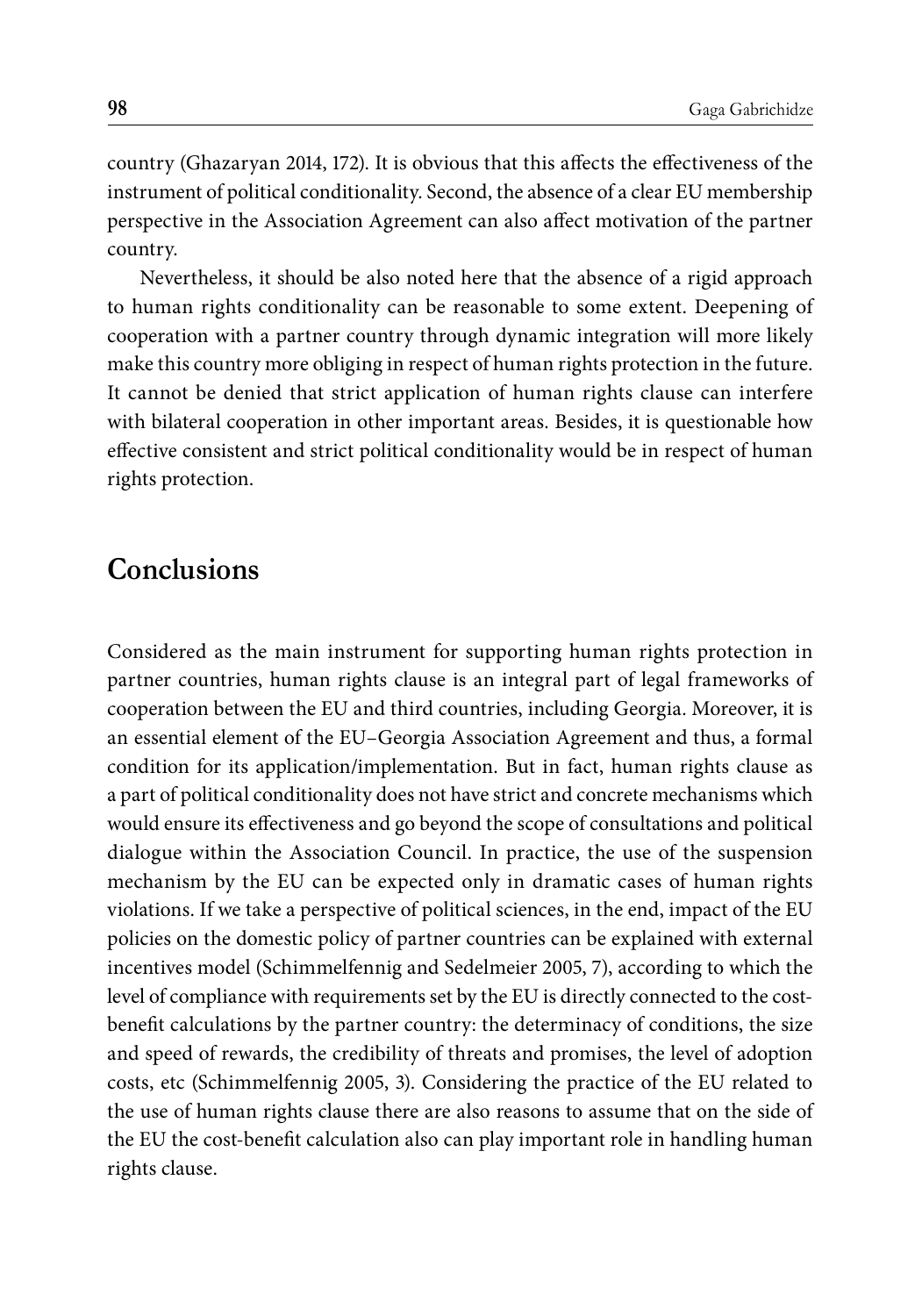## **References**

### **Books and Articles**

- Cremona, Marise. 2011. "Values in EU Foreign Policy", in: Malcolm Evans and Panos Koutrakos (eds.), *Beyond the Established Orders: Policy Interconnections between the EU and the Rest of the World*, Oxford: Hart Publishing: 275–315.
- Fiero, Elena. 2003. *European Union's Approach to Human Rights Conditionality in Practice*, Leiden: Brill/Nijhoff.
- Gabrichidze, Gaga. 2011. "Human Rights Clause in EU Trade Agreements". In *International Standards of the Protection of Human Rights and Georgia*, Tbilisi: 47–57.
- Ghazaryan, Nariné. 2014. *The European Neighbourhood Policy and the Democratic Values of the EU*, Oxford: Hart publishing.
- Hammarberg, Thomas. 2013. *Georgia in Transition Report on the human rights dimension*: *background, steps taken and remaining challenges. Assessment and recommendations.*
- Schimmelfennig, Frank. 2005. *The International Promotion of Political Norms in Eastern Europe: a Qualitative Comparative Analysis*, CES Working Paper, Harvard University: Center for European Studies.
- Schimmelfennig, Frank and Sedelmeier, Ulrich. 2005. Introduction: Conceptualizing the Europeanization of Central and Eastern Europe, in: Schimmelfennig, Frank and Sedelmeier Ulrich (eds.): *The Europeanization of Central and Eastern Europe*, Ithaca: Cornell University Press: 1–28.

### **European Union Law**

- Council Regulation (EURATOM, EEC) No 2053/93 of 19 July 1993 concerning the provision of technical assistance to economic reform and recovery in the independent States of the former Soviet Union and Mongolia, 29. 7. 93, Official Journal of the European Communities No L 187/1.
- Annex 2, Communication from the Commission on the inclusion of respect for democratic principles and human rights in agreements between the Community and third countries. COM (95) 216 final, 23 May 1995.